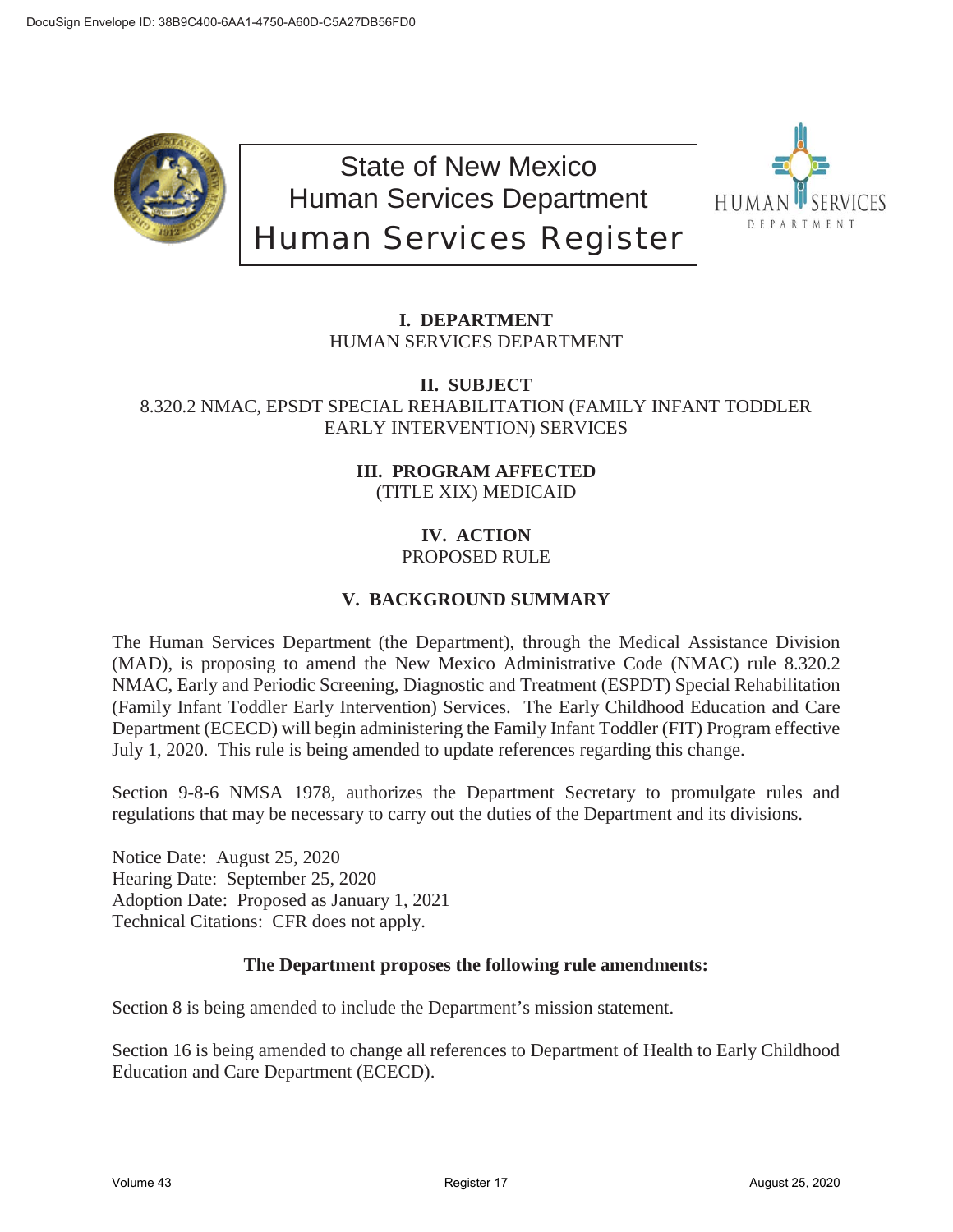#### **VI. RULE**

These proposed rule changes will be contained in 8.320.2.16 NMAC. This register and the proposed rule are available on the HSD website at:

http://www.hsd.state.nm.us/LookingForInformation/registers.aspx and http://www.hsd.state.nm.us/2017 comment-period-open.aspx. If you do not have internet access, a copy of the proposed register and rule may be requested by contacting MAD at (505) 827-1337.

#### **VII. EFFECTIVE DATE**

The Department proposes to implement the proposed changes in this rule effective January 1, 2021.

### **VIII. PUBLIC HEARING**

A public hearing to receive testimony on these proposed rule changes will be held via conference call on Friday, September 25, 2020 at 11:00 a.m., Mountain Time (MT). **Conference Number: 1-800-747-5150. Access Code: 2284263.** 

If you are a person with a disability and you require this information in an alternative format or require a special accommodation to participate in the public hearing, please contact the MAD in Santa Fe at (505) 827-1337. The Department requests at least 10 working days advance notice to provide requested alternative formats and special accommodations.

Copies of all comments will be made available by MAD upon request by providing copies directly to a requestor or by making them available on the MAD website or at a location within the county of the requestor.

#### **IX. ADDRESS**

Interested persons may address written comments to:

Human Services Department Office of the Secretary ATTN: Medical Assistance Division Public Comments P.O. Box 2348 Santa Fe, New Mexico 87504-2348

Recorded comments may be left at (505) 827-1337. Interested persons may also address comments via electronic mail to: madrules@state.nm.us. Written mail, electronic mail and recorded comments must be received no later than 5:00 p.m. MT on September 25, 2020. Written and recorded comments will be given the same consideration as oral testimony made at the public hearing. All written comments received will be posted as they are received on the HSD website at http://www.hsd.state.nm.us/2017-comment-period-open.aspx along with the applicable register and rule. The public posting will include the name and any contact information provided by the commenter.